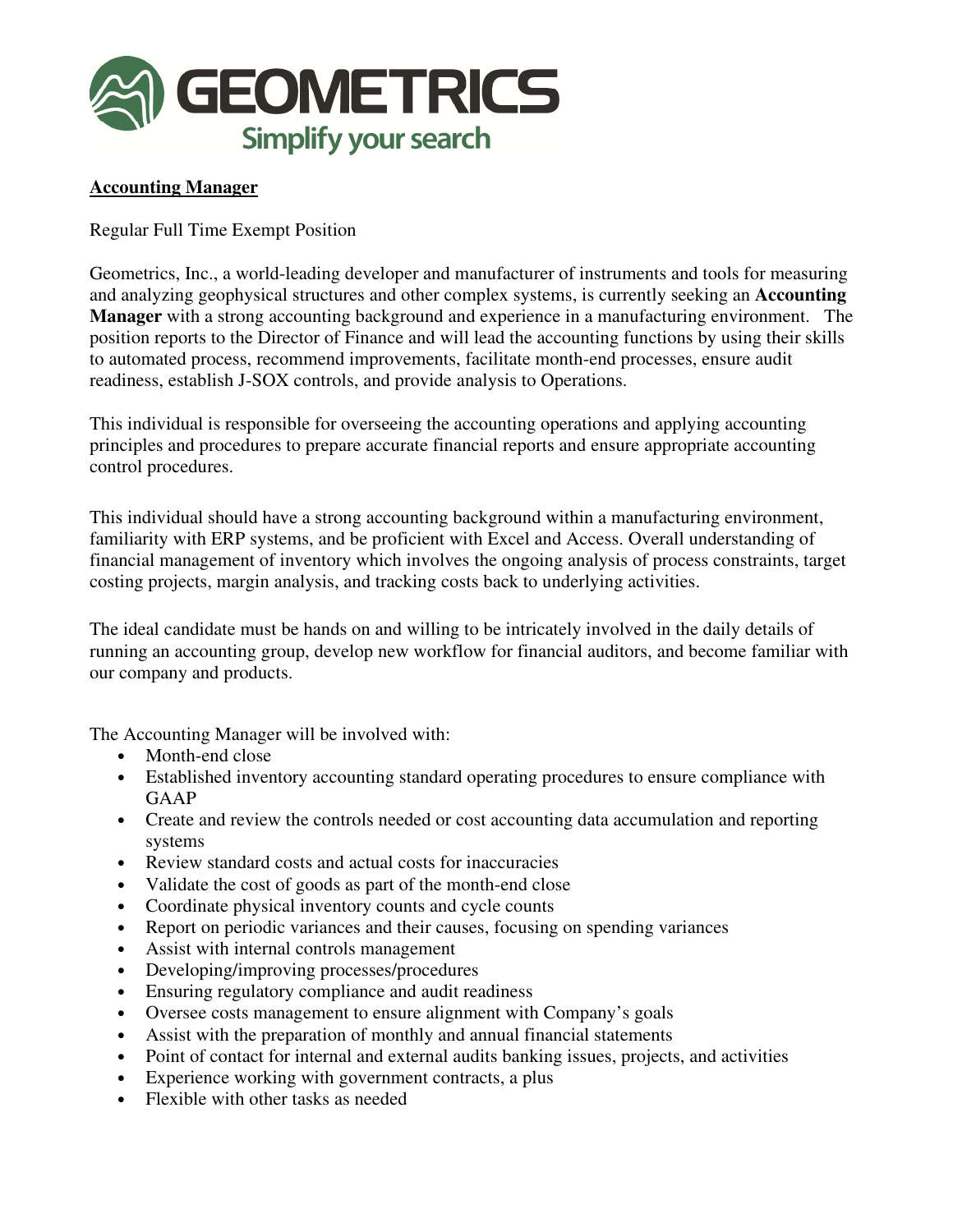To be successful in the position, the person will have the following experience and attributes:

- Bachelor's degree in Accounting or Finance
- Strong GAAP knowledge, CMA is preferred, but not required
- Over seven years finance experience with budgeting, cost accounting, manufacturing
- Excellent ERP skills as well as advanced Excel pivot tables, lookups, graphing, and heavy overall data analysis
- Documentation skills, research and resolution skills, data analysis, and multi-tasking skills
- Excellent communication and interpersonal skills with a customer service focus
- Must have a strong work ethic, organized, professional attitude, reliable, and self-starter
- Attentive to accuracy and detail
- Ability to work cooperatively and collaboratively with all levels of employees, management, and external agencies to maximize performance and results
- Able to discuss and articulate accounting practices, especially regarding unique situations
- Ability to maintain confidentiality and exercise extreme discretion

In consideration of the physical demands, we have included the minimum physical requirements.

- Ability to work more than a 40-hour week if necessary.
- Ability to review and input information/data on a computer (up to 8 hours a day with breaks).
- Must have manual dexterity to operate computer keyboard and standard office equipment.
- Ability to sit, walk, and stand in an office, conference room, and other work environments.
- Able to see and hear to participate in "in-person" and "virtual" meeting, with shared computer screens and other remote technology
- Able to work from our Corporate Office in San Jose, CA on a regular basis (with a flexible hybrid work schedule)

This position may be modified from time to time to meet Geometrics business needs.

We offer a dynamic, challenging environment and a comprehensive benefits package. Equal Opportunity Employer

**To apply**, please send your resume and cover letter to: careers@geometrics.com. Please put "accountant2022" and your name in the subject line. For additional information, please visit our website at www.geometrics.com